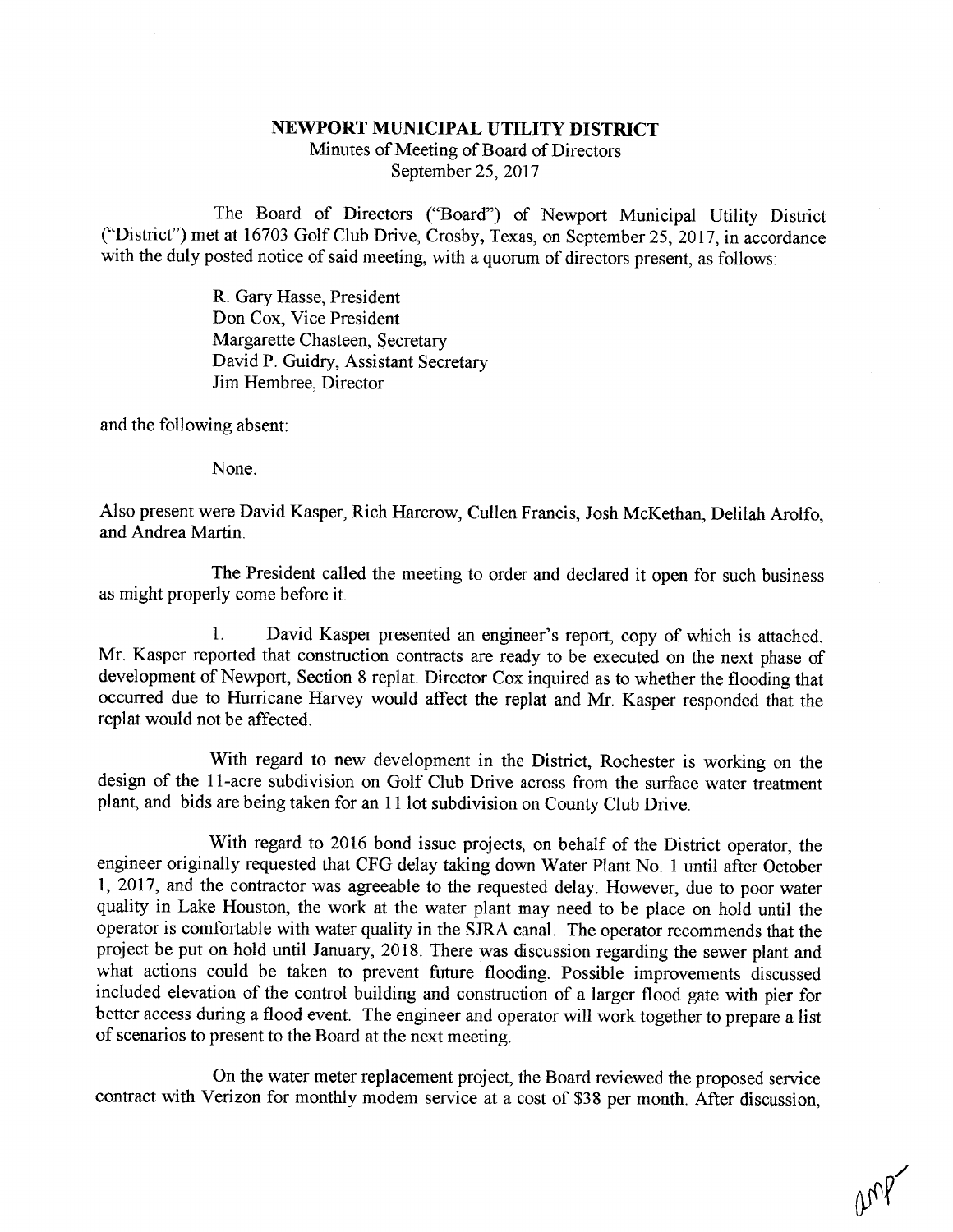with a vote of four to zero, with Director Cox abstaining, the Board authorized execution of the service contract with Verizon.

The engineer will be submitting plans to Harris County and the City of Houston for improvement to the water distribution system - Gum Gully in the next two weeks.

Television inspection of critical line segments by Cleanserve is underway. The<br>lines being televised consist of the 48" inches on Golf Club Drive, as well as the 24" line on<br>South Diamondhead. The engineer reported that so

With regard to the 2017 Bond Application Report and Bond Anticipation Note,<br>numbers will be presented at the District's regular Thursday Board meeting. There was<br>discussion regarding the purchase of a generator for Water P

Upon unanimous vote, the Board approved the engineer's report as presented.

2. The Board next reviewed the operations and maintenance report, a copy of which is attached. Josh McKethan reported on operations of the water system in the District. Ground water permitted through February 28, 2018 was

Josh McKethan reported on completed and pending work at the surface water<br>treatment plant and water plants. Pending work at the surface water treatment plant includes<br>rehabilitation of the ground storage tank, EFS to decom

Cullen Francis reported on the status of the wastewater system in the District.<br>Total flow for the month amounted to 28.874 million gallons, with an average daily flow of 1.069 million gallons. There was 52" of rainfall fo

Cullen Francis next reported on work completed at the wastewater treatment plant and District lift stations.

2